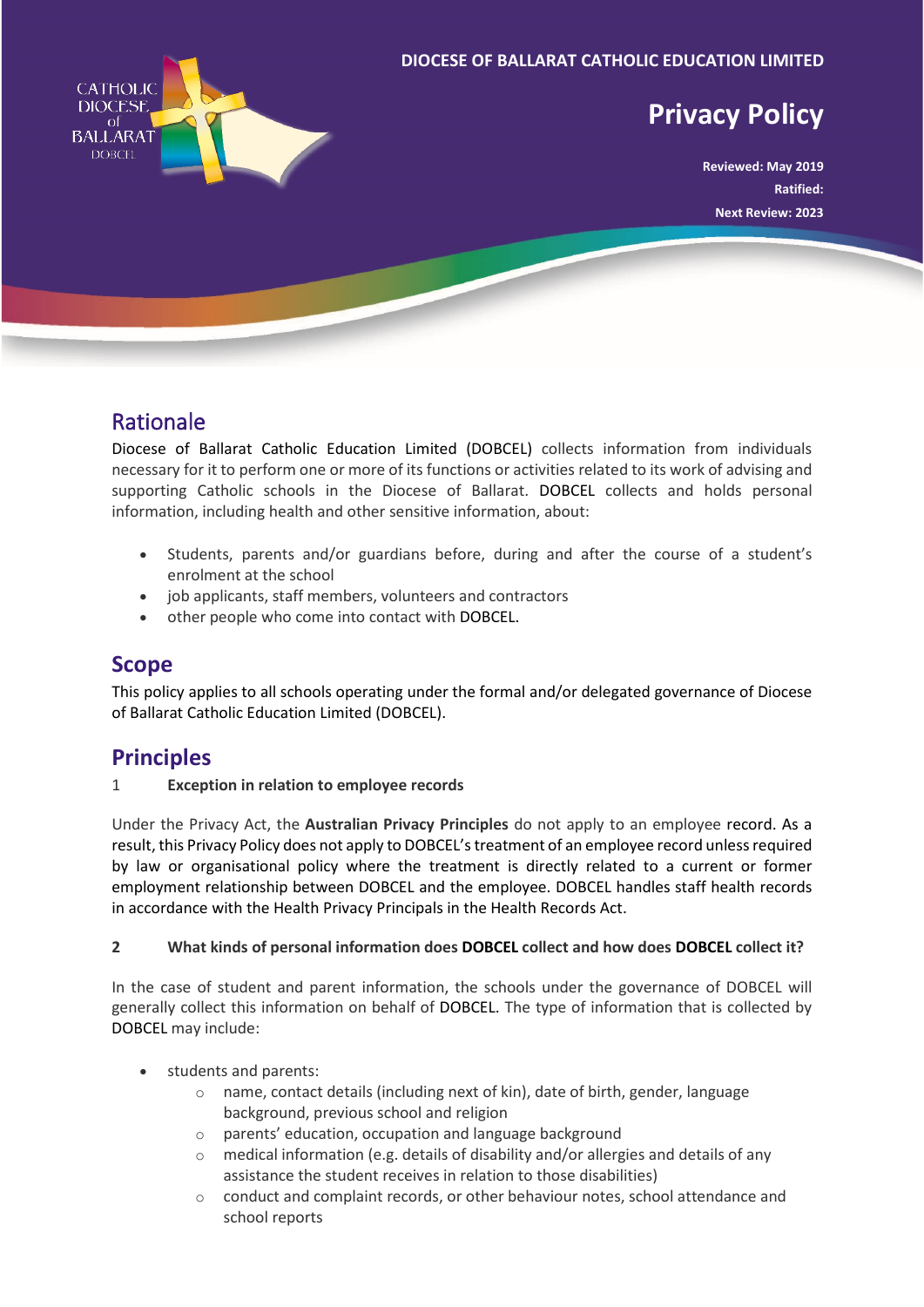- o information about referrals to government welfare agencies
- o counselling and medical reports
- o any court orders
- o photos and videos at school events.
- Job applicants, staff members, volunteers and contractors, including:
	- o name, contact details (including next of kin), date of birth and religion
	- o information on job application
	- o professional development history
	- o salary and payment information, including superannuation details
	- o medical information, (eg. details of disability and/or allergies and medical certificates)
	- o complaints records and investigation reports
	- o leave details
	- o photos and videos at school events
	- o work emails and private emails (when using work email address) and internet browsing history.
- Other people who come into contact with DOBCEL, including name and contact details and any other information necessary for the particular contact with DOBCEL.

#### **3 Personal information you provide**

DOBCEL will generally collect personal information held about an individual from forms filled out by the individual, face-to-face meetings and interviews, emails and telephone calls. On occasions people other than the individual provide DOBCEL with personal information. DOBCEL may receive information about students, parents and staff of Catholic schools in the Diocese of Ballarat from schools.

#### **4 Personal information provided by other people**

In some circumstances DOBCEL may receive personal information about an individual from a third party, for example a report provided by a school or a medical professional or a reference from another employer.

#### **5 Information collected by DOBCEL's website**

When you look at the website for the Catholic Education Office Ballarat or schools governed by DOBCEL, DOBCEL's Internet Service Provider makes a record of your visit and logs the following information for statistical purposes:

- your server address
- your top-level domain name (for example .com, .gov, .au, .uk, etc.)
- the date and time of your visit to the site
- the pages you accessed and the documents you downloaded
- the previous site you have visited
- the type of browser you are using.

#### **6 Access to information collected by DOBCEL's website**

DOBCEL will not attempt to identify users by their browsing activities. However, in the unlikely event of an investigation, a law enforcement agency or other government agency may exercise its legal authority to inspect DOBCEL's Internet Service Provider's logs.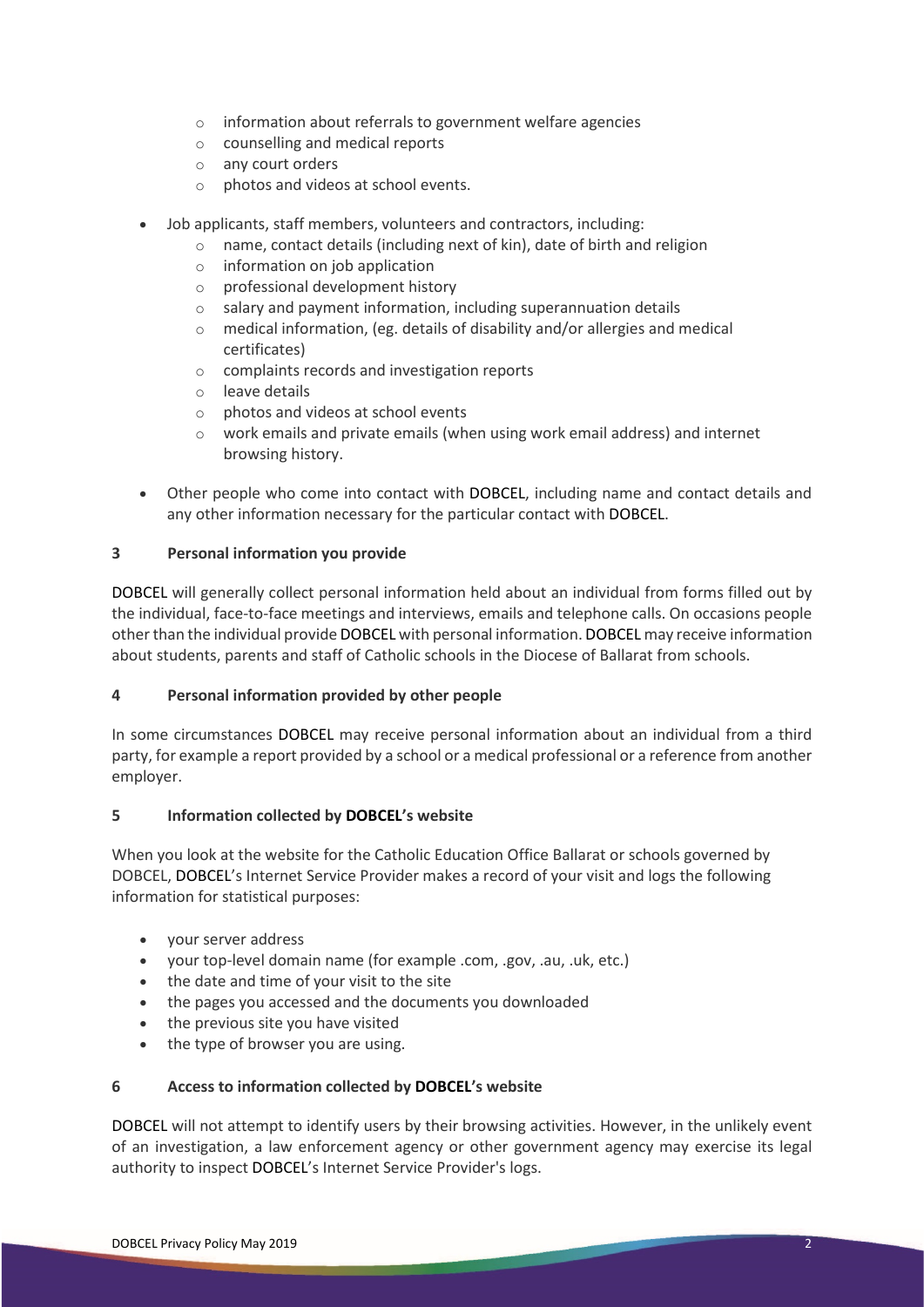## **7 Use of information collected by DOBCEL's website**

DOBCEL will only record your email address if you send DOBCEL a message. Your email address will only be used for the purpose for which you have provided it and it will not be added to a mailing list or used for any other purpose without your consent.

DOBCEL's website does not provide facilities for the secure transmission of information across the Internet. Users should be aware that there are inherent risks in transmitting information across the Internet.

### **8 Cookies**

DOBCEL's website only uses **session cookies** and only during a search query of the website. On closing your browser the **session cookie** set by DOBCEL's website is destroyed and no personal information is retained which might identify you should you visit DOBCEL's website at a later date.

### **9 How will DOBCEL use the personal information you provide?**

DOBCEL will use personal information it collects from you for the primary purpose of collection, and for such other secondary purposes that are related to the primary purpose of collection and reasonably expected, or to which you have consented.

#### **10 Students and Parents**

DOBCEL uses personal information about students and parents collected by the DOBCEL or provided to DOBCEL to:

- Identify student need, implement reasonable adjustments to assist with students' learning and wellbeing
- satisfy DOBCEL's responsibilities, accountabilities, legal and professional obligations.

## **11 Job applicants and contractors**

In relation to personal information of job applicants and contractors, DOBCEL 's primary purpose of collection is to assess and (if successful), engage the applicant or contractor.

In addition, DOBCEL uses the personal information of job applicants and contractors for the purpose of:

- administering the individual's employment or contract
- insurance purposes
- satisfying DOBCEL's legal obligations, for example in relation to child protection legislation.

#### **12 Volunteers**

DOBCEL may also obtain personal information about volunteers who assist DOBCEL in its functions or to conduct associated activities to enable DOBCEL to conduct its functions and to confirm their suitability.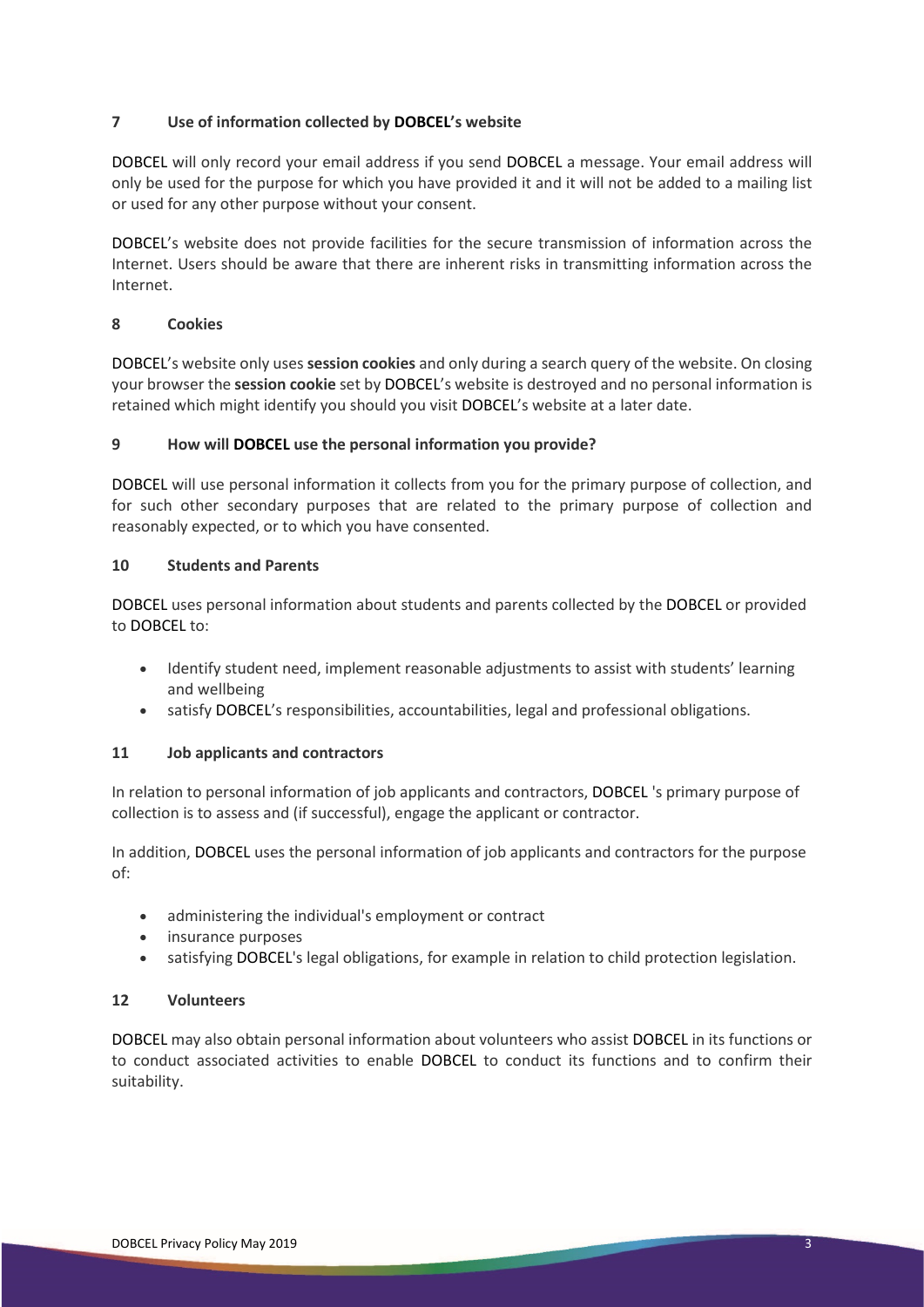#### **13 Marketing**

DOBCEL undertakes marketing activities to promote the future growth and development of Catholic schools in the Archdiocese of Ballarat. DOBCEL may receive personal information held by schools for DOBCEL's marketing purposes.

### **14 Who might DOBCEL disclose personal information to and store your information with?**

DOBCEL may disclose personal information, held about an individual to:

- the Catholic Education Commission of Victoria Ltd, (CECV), Victorian Catholic Education Offices, and specialist visiting teachers;
- third party service providers that provide educational support or pastoral care services to schools and school systems including the Integrated Catholic Online Network system (ICON) and the Enterprise Content Management system
- another school to facilitate the transfer of a student;
- recipients of DOBCEL and/or school publications, such as newsletters and magazines; and/or
- anyone who we are required or authorised to disclose the information to by law.

DOBCEL may from time to time use the services of third party online service providers, including for the delivery of services and third party online applications, or Apps. These online service providers may be located in or outside Australia.

DOBCEL makes reasonable efforts to be satisfied about the protection and security of any personal information processed and stored in the cloud. DOBCEL will endeavour to ensure they will be located in countries which have substantially similar protections as the APPs.

#### **15 Sending and storing information overseas**

DOBCEL will not send personal information about an individual outside Australia without:

- your consent (in some cases this consent will be implied)
- otherwise complying with the **Australian Privacy Principles** or other applicable privacy legislation.

#### **16 How does DOBCEL treat sensitive information?**

Sensitive information relating to a person's racial or ethnic origin, political opinion, religion, trade union or other professional or trade association membership, philosophical beliefs, sexual orientation or criminal record will be used and disclosed only for the purpose for which it was provided or a directly related secondary purpose, unless you agree otherwise, or the use or disclosure of the sensitive information is allowed by law.

## **17 Management and security of personal information**

DOBCEL's staff are required to respect the confidentiality of students' and parents' personal information and the privacy of individuals.

DOBCEL has various methods in place to protect the personal information it holds from misuse, interference, loss, unauthorised access, modification or disclosure. These include, but are not limited to, locked storage of paper records, access protocols, password protected computer records, high level security measures and encryption. Schools are also expected to put measures in place to protect personal information they hold at the local level, in accordance with all principles set out in this policy.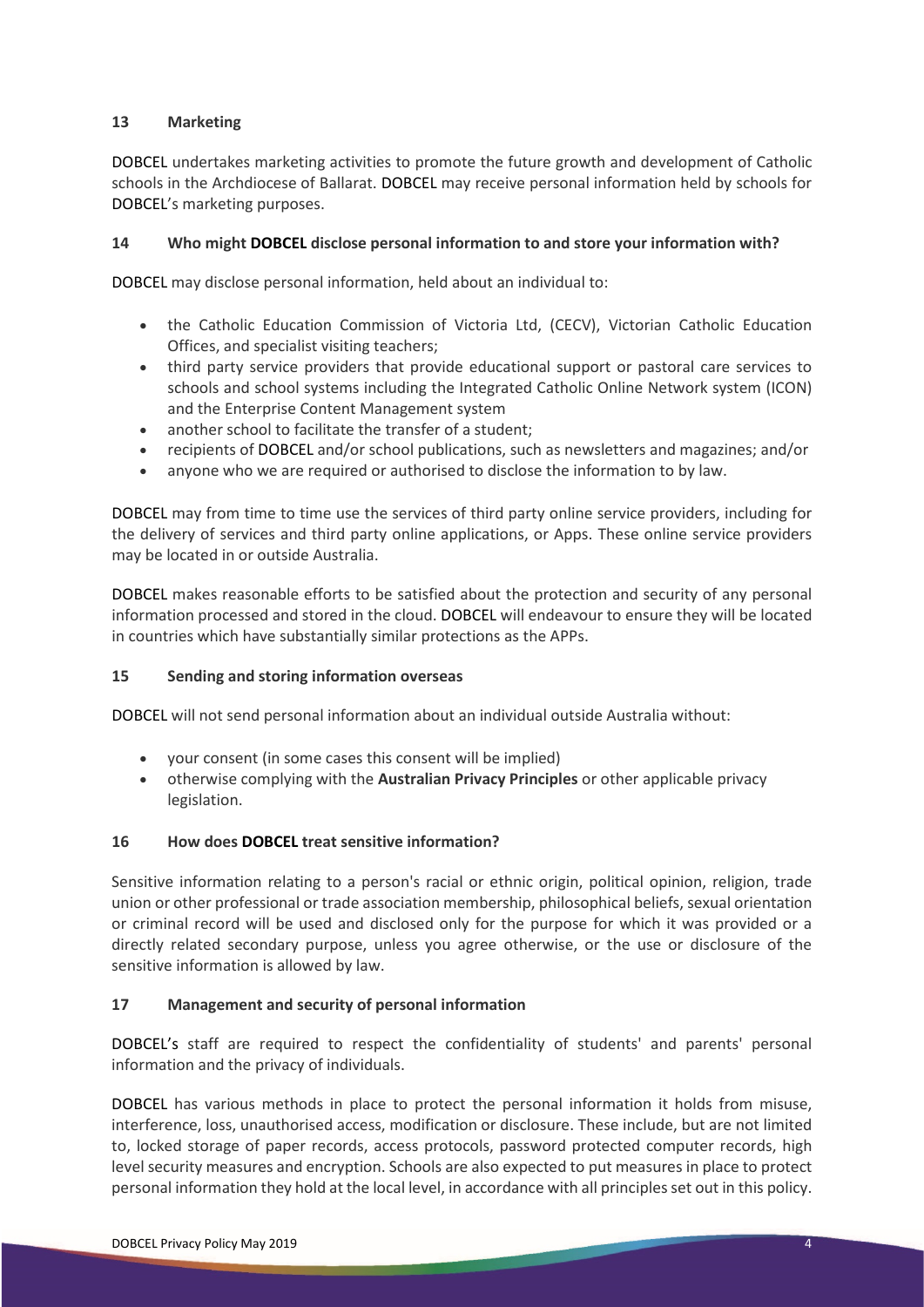DOBCEL will also respond to any incidents which may affect the security of the personal information it holds. If the DOBCEL assesses that anyone whose information is affected by such a breach is likely to suffer serious harm as a result, we will notify them and the Office of the Australian Information Commissioner of the breach. Do not share your personal information with anyone without first verifying their identity and organisation. If you believe any of your personal information has been compromised, please let DOBCEL know immediately.

## **18 Access and correction of personal information**

Under the Commonwealth Privacy Act and the Health Records Act an individual has the right to obtain access to any personal information which DOBCEL holds about them and may request correction of the information. There are some exceptions to the access right set out in the applicable legislation. Students will generally be able to access and update their personal information through their parents, but older students may seek access and correction themselves.

### **19 The exceptions to these rights set out in the applicable legislation.**

To make a request to access or update any personal information DOBCEL holds about you or your child, please refer to the contact details below.

DOBCEL may require you to verify your identity and specify what information you are seeking. DOBCEL may charge a fee to cover the cost of verifying your application and locating, retrieving, reviewing and copying any material requested. If the information sought is extensive, DOBCEL will advise the likely cost in advance. If DOBCEL cannot provide you with access to that information, you will be provided with a written notice explaining the reasons for refusal.

## **20 Consent and rights of access to the personal information of students**

DOBCEL respects every parent's right to make decisions concerning their child's education.

Generally, DOBCEL will refer any requests for consent and notices in relation to the personal information of a student to the student's Parents. DOBCEL will treat consent given by Parents as consent given on behalf of the student, and notice to Parents will act as notice given to the student.

While Parents may seek access to personal information held by DOBCEL about them or their child by contacting the DOBCEL's nominated Privacy Officer (see contact details below), there will be occasions when access is denied. Such occasions would include where release of the information would have an unreasonable impact on the privacy of others, or where the release may result in a breach of DOBCEL's duty of care to a staff member or student.

DOBCEL may, at its discretion, on the request of a student, grant that student access to information held by DOBCEL about them, or allow a student to give or withhold consent to the use of their personal information, independently of their parents. Normally, this would only be done when the maturity of the student and/or the student's personal circumstances warrant it.

#### **21 Enquiries and complaints**

If you would like further information about the way DOBCEL manages the personal information it holds about you, or wish to complain that you believe that DOBCEL has breached its privacy obligations, please contact the DOBCEL Privacy Officer.